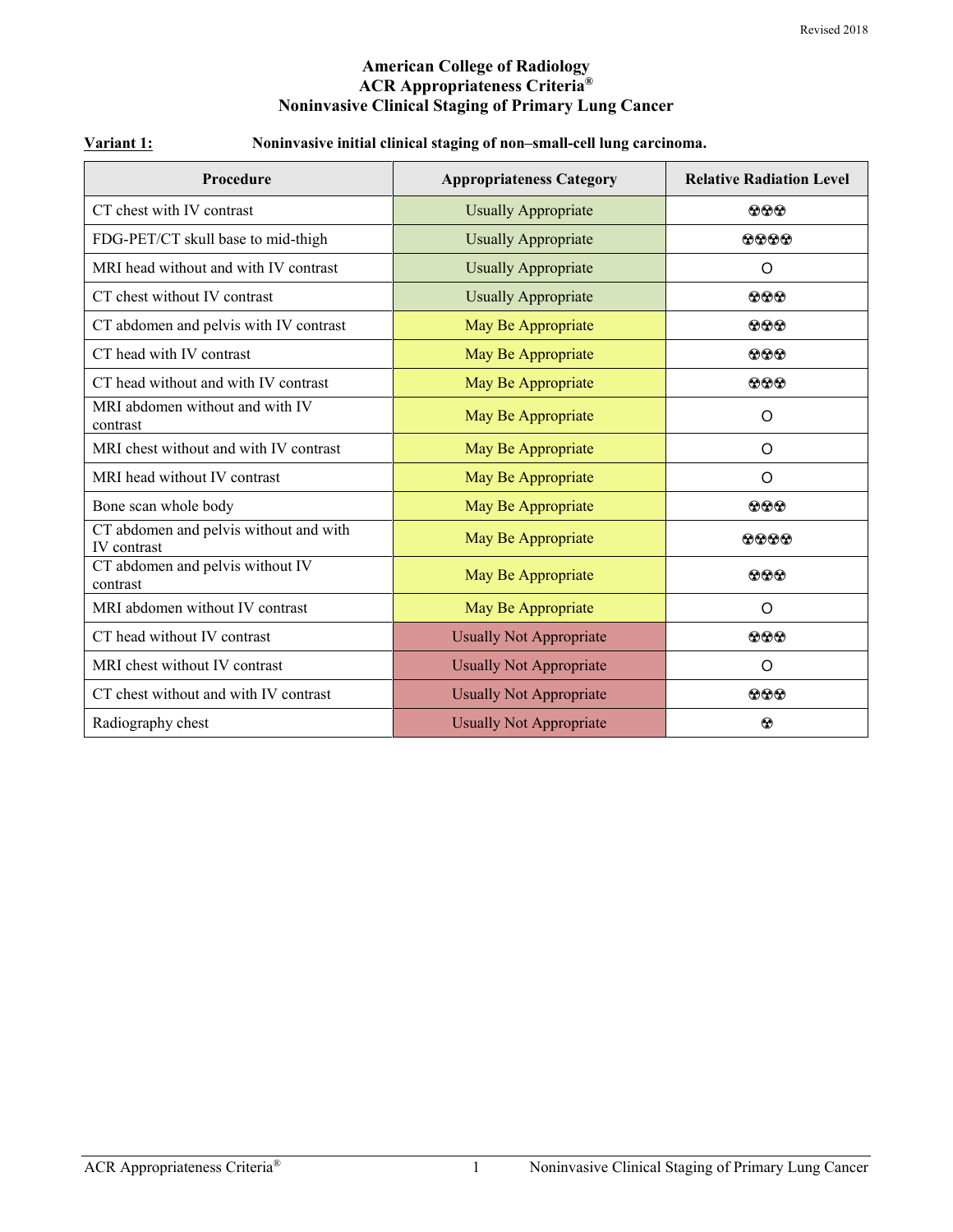# **Variant 2: Noninvasive initial clinical staging of small-cell lung carcinoma.**

| <b>Procedure</b>                                      | <b>Appropriateness Category</b> | <b>Relative Radiation Level</b> |
|-------------------------------------------------------|---------------------------------|---------------------------------|
| CT chest with IV contrast                             | <b>Usually Appropriate</b>      | $\odot\odot\odot$               |
| FDG-PET/CT skull base to mid-thigh                    | <b>Usually Appropriate</b>      | $\Omega$ $\Omega$ $\Omega$      |
| MRI head without and with IV contrast                 | <b>Usually Appropriate</b>      | O                               |
| CT abdomen and pelvis with IV contrast                | <b>Usually Appropriate</b>      | $\odot$ $\odot$                 |
| CT chest without IV contrast                          | May Be Appropriate              | $\bf{O} \bf{O} \bf{O}$          |
| CT head with IV contrast                              | May Be Appropriate              | $\odot \odot \odot$             |
| MRI abdomen without and with IV<br>contrast           | May Be Appropriate              | O                               |
| MRI head without IV contrast                          | May Be Appropriate              | O                               |
| Bone scan whole body                                  | May Be Appropriate              | $\odot$ $\odot$                 |
| CT abdomen and pelvis without and with IV<br>contrast | May Be Appropriate              | 0000                            |
| CT abdomen and pelvis without IV contrast             | May Be Appropriate              | $\bf{O} \bf{O} \bf{O}$          |
| CT head without and with IV contrast                  | May Be Appropriate              | 000                             |
| MRI abdomen without IV contrast                       | May Be Appropriate              | $\circ$                         |
| MRI chest without and with IV contrast                | May Be Appropriate              | $\circ$                         |
| CT head without IV contrast                           | <b>Usually Not Appropriate</b>  | $\Omega$ $\Omega$ $\Omega$      |
| MRI chest without IV contrast                         | <b>Usually Not Appropriate</b>  | O                               |
| Radiography chest                                     | <b>Usually Not Appropriate</b>  | $\odot$                         |
| CT chest without and with IV contrast                 | Usually Not Appropriate         | $\Omega$ $\Omega$               |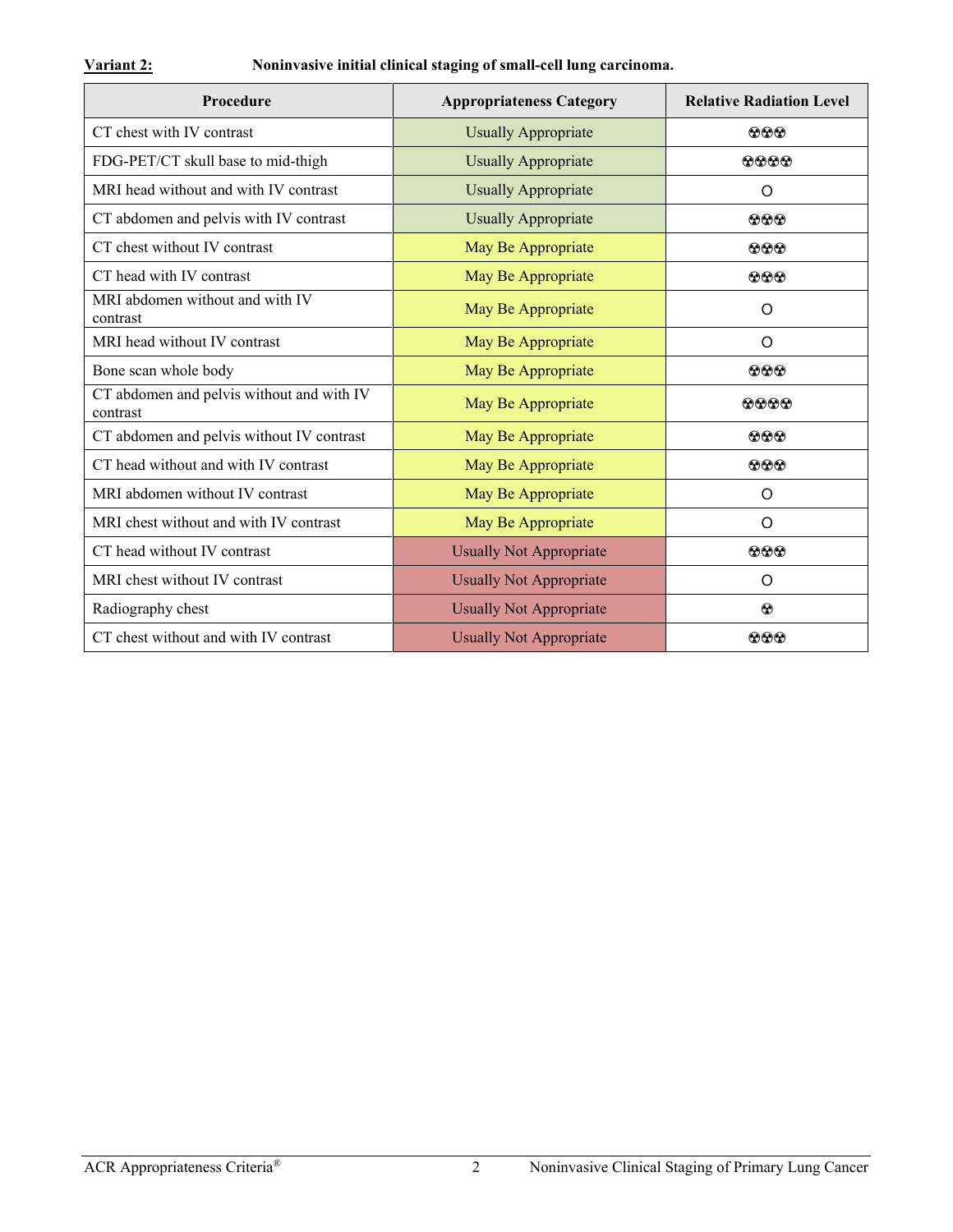#### **NONINVASIVE CLINICAL STAGING OF PRIMARY LUNG CANCER**

Expert P[a](#page-2-0)nel on Thoracic Imaging: Patricia M. de Groot,  $MD^a$ ; Jonathan H. Chung,  $MD^b$ ; Jeanne B. Ackman, MD<sup>c</sup>; Mark F. Berry, MD<sup>d</sup>; Brett W. Carter, MD<sup>e</sup>; Patrick M. Colletti, MD<sup>f</sup>; Stephen B. Hobbs, MD<sup>g</sup>; Barbara L. McComb, MD<sup>h</sup>; Benjamin Movsas, MD<sup>i</sup>; Betty C. Tong, MD, MS<sup>j</sup>; Christopher M. Walker, MD<sup>k</sup>; Sue S. Yom, MD, PhD<sup>1</sup>; Jeffrey P. Kanne, MD.<sup>m</sup>

#### **Summary of Literature Review**

#### **Introduction/Background**

Lung cancer is the leading cause of cancer-related deaths in both men and women. While the incidence of the disease for men in the United States has been steadily decreasing since the 1970s, the incidence for women in the United States increased after 1975 before leveling in the 2000s [\[1\]](#page-10-0). The major risk factor for lung cancer is personal tobacco smoking, particularly for small-cell lung cancer (SCLC) and squamous-cell lung cancers, but other significant risk factors include exposure to second-hand smoke, environmental radon, occupational exposures, and air pollution. Education and socioeconomic status affect both incidence and outcomes, with a disproportionate amount of the disease burden seen in the poor and poorly educated. The economic cost of caring for lung cancer patients in the United States is over \$12 billion per year. Mortality cost from lost productivity also numbers in the billions of dollars [\[2\]](#page-10-1).

Non–small-cell lung cancer (NSCLC), including adenocarcinoma, squamous-cell carcinoma, and large-cell carcinoma, comprises about 85% of lung cancers. SCLC accounts for approximately 13% to 15% of cases. Prognosis is directly related to stage at presentation, with 5-year survival ranging as high as 77% for small stage IA cancers to 1% to 2% for stage IV lung cancer [\[3\]](#page-11-0). The majority of lung cancer patients present with advanced disease. Selection of appropriate treatment options including curative surgery, radiation therapy, chemotherapy, targeted therapy, or multimodality therapy is increasingly influenced by pathologic evaluation with immunohistochemical staining but remains dependent on accurate staging.

#### **Discussion of Procedures by Variant**

#### **Variant 1: Noninvasive initial clinical staging of non–small-cell lung carcinoma.**

NSCLC is staged using the eighth edition of the tumor-node-metastasis (TNM) criteria of the American Joint Committee on Cancer, developed under the auspices of the International Association for the Study of Lung Cancer and informed by database analysis of nearly 95,000 patients primarily from Europe and Asia [\[4\]](#page-11-1). Clinical noninvasive staging by radiologic imaging is the first step in determining the appropriate management for patients with lung cancer.

#### *T Descriptor*

The T descriptor is based on size and location of the primary tumor, the presence or absence of atelectasis or postobstructive pneumonitis, and the degree of invasion into adjacent structures exhibited by the primary tumor [\[5,](#page-11-2)[6\]](#page-11-3).

- T0 describes no evidence of a primary lung tumor [\[5\]](#page-11-2).
- Tis describes carcinoma in situ, either squamous cell or adenocarcinoma [\[5\]](#page-11-2).
- T1 comprises tumors  $\leq$ 3 cm in greatest dimension, subdivided into four categories: (1) T1a(mi) is minimally invasive lepidic-predominant adenocarcinomas  $\leq$ 3 cm with  $\leq$ 0.5 cm invasion in any single focus; (2) T1a are tumors  $\leq 1$  cm; (3) T1b tumors are >1 cm to  $\leq 2$  cm; and (4) T1c are tumors >2 cm to  $\leq 3$  cm [\[5\]](#page-11-2).
- T2 tumors are  $>3$  to  $\leq$ 5 cm, with T2a categorized as tumors  $>3$  cm to  $\leq$ 4 cm, while T2b tumors are  $\geq$ 4 cm to ≤5 cm. T2 tumors may be with or without visceral pleural invasion. Other features that pertain to T2 include

<span id="page-2-0"></span>a The University of Texas MD Anderson Cancer Center, Houston, Texas. <sup>b</sup>Panel Chair, University of Chicago, Chicago, Illinois. °Massachusetts General Hospital and Harvard Medical School, Boston, Massachusetts. <sup>d</sup>Stanford University Medical Center, Stanford, California; The Society of Thoracic Surgeons.<br>The University of Taxes MD, Anderson Cancer Center, Houston, Taxes, The University of Texas MD Anderson Cancer Center, Houston, Texas. <sup>f</sup>University of Southern California, Los Angeles, California. <sup>g</sup>University of Kentucky, Lexington, Kentucky. <sup>h</sup>Mayo Clinic, Jacksonville, Florida. Henry Ford Cancer Institute, Detroit, Michigan. <sup>j</sup>Duke University School of Medicine, Durham, North Carolina; The Society of Thoracic Surgeons. KUniversity of Kansas Medical Center, Kansas City, Kansas. University of California San Francisco, San Francisco, California. mSpecialty Chair, University of Wisconsin School of Medicine and Public Health, Madison, Wisconsin.

The American College of Radiology seeks and encourages collaboration with other organizations on the development of the ACR Appropriateness Criteria through society representation on expert panels. Participation by representatives from collaborating societies on the expert panel does not necessarily imply individual or society endorsement of the final document.

Reprint requests to[: publications@acr.org](mailto:publications@acr.org)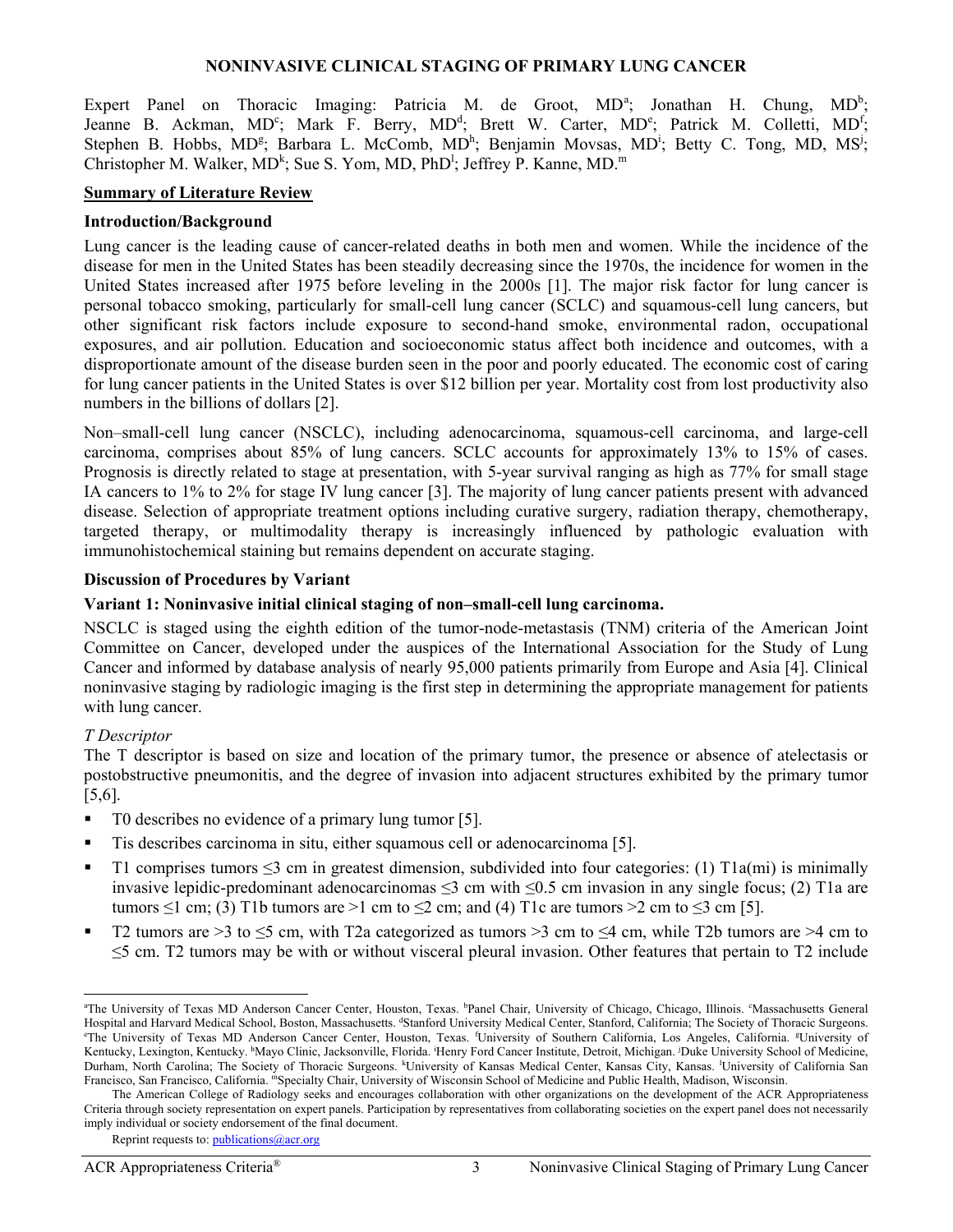atelectasis or obstructive pneumonitis extending to the hilum and endobronchial tumors involving a main bronchus any distance from the carina but without carinal involvement [\[5\]](#page-11-2).

- T3 tumors are  $>5$  cm to  $\leq$ 7 cm in size. In addition, ipsilateral satellite nodule in the same lobe as the primary tumor is considered T3 disease. Invasion of the chest wall, phrenic nerve, parietal pleura or pericardium are also T3 [\[5\]](#page-11-2).
- $\blacksquare$  T4 tumors are those  $\gt$ 7 cm or which invade the carina, diaphragm, vertebral bod(ies), or mediastinal structures including heart, trachea, esophagus, and recurrent laryngeal nerve. Ipsilateral satellite nodules in a different lobe from the primary tumor signify T4 lesions [\[5\]](#page-11-2).

# *N Descriptor*

The eighth edition makes no changes from the previous edition with regard to metastatic nodal disease. The N stage is based on location of metastatic nodes. Increasing number of involved nodal stations negatively affects prognosis [\[5\]](#page-11-2). A lymph node size threshold of >10 mm in axial short axis diameter is considered abnormal. The prevalence of metastatic lung cancer in thoracic lymph nodes is 30% for nodes that are 10 to 15 mm in short axis diameter and 67% for nodes >15 mm [\[7\]](#page-11-4). Axillary lymph node metastasis occurs in 0.75% of lung cancers [\[8\]](#page-11-5). It is not included in the N descriptor but is considered metastatic M1 disease.

- Nx indicates that lymph nodes cannot be assessed [\[5\]](#page-11-2).
- No is consistent with lack of regional node involvement [\[5\]](#page-11-2).
- N1 includes ipsilateral peribronchial, hilar or intrapulmonary lymph node(s) [\[5\]](#page-11-2).
- N2 describes ipsilateral mediastinal or subcarinal lymph node(s) [\[5\]](#page-11-2).
- N3 includes contralateral mediastinal or hilar lymph node(s) and any supraclavicular or scalene node on either side [\[5\]](#page-11-2).

# *M Descriptor*

The presence of metastatic lung cancer lesions constitutes stage IV disease. Many patients with NSCLC present with metastatic disease [\[9\]](#page-11-6), and the treatment of stage IV cancers depends on the location and number of lesions.

M0 disease is consistent with no distant metastases [\[5\]](#page-11-2).

The M1 classification is subdivided into three categories:

- M1a includes satellite nodule(s) in the contralateral lung and cytology proven malignant pleural or pericardial effusion [\[5\]](#page-11-2).
- M1b indicates a single extrathoracic metastasis. This category also includes metastasis in a single nonregional lymph node, considered nodes not in the N descriptor, such as enlarged axillary, internal mammary, and/or abdominal lymph node [\[5,](#page-11-2)[6\]](#page-11-3).
- M1c indicates multiple extrathoracic metastases in one or more organs [\[5\]](#page-11-2).

## *Stage Groups for NSCLC*

Stage groupings have been revised according to statistically significant differences in survival among tumors in the database. The eighth edition includes new differentiation among stage IA tumors based on size of the tumor and a new stage IIIC category for T3 and T4 tumors with N3M0 disease [\[6\]](#page-11-3).

The eighth edition also includes staging information for patients with multifocal ground-glass nodules representing multiple synchronous adenocarcinomas with lepidic-predominance, including adenocarcinoma in situ, minimally invasive adenocarcinoma, and lepidic-predominant adenocarcinoma. The T descriptor is based on the size of the largest lesion. The total number of lesions should be indicated with the letter 'm' for multiplicity in parentheses (#/m). The N and M descriptors are combined for all tumors, so only a single N and M will be reported [\[5,](#page-11-2)[10\]](#page-11-7).

Classification of mucinous adenocarcinomas is also addressed. The T descriptor is based on size if confined to a single lobe. The tumor is designated as T3 if size cannot be determined but remains in a single lobe. Involvement of multiple ipsilateral lobes is T4 disease. Bilateral lesions are considered M1a [\[5,](#page-11-2)[10\]](#page-11-7).

## **CT Chest**

For patients with known or suspected NSCLC, a chest CT with intravenous (IV) contrast is recommended. A chest CT without IV contrast may also be obtained.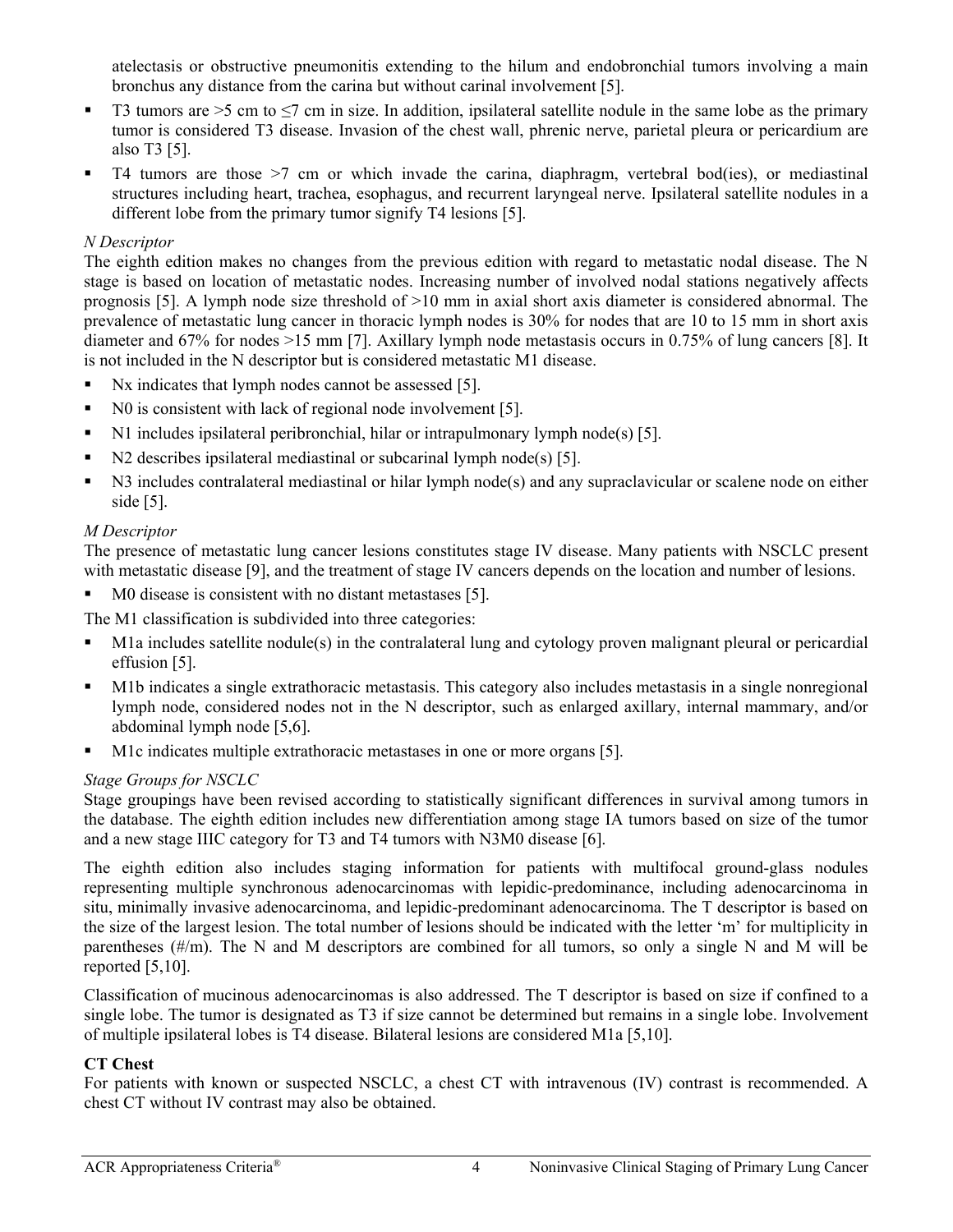Chest CT is the modality of choice for initial evaluation of the T descriptor, specifically the size and location of the primary tumor. Diagnosis of chest wall or mediastinal invasion on CT can be equivocal in cases of minimal invasion. Radiologic imaging cannot consistently detect visceral pleural invasion.

Chest CT with IV contrast can aid in the identification of mediastinal or chest wall invasion by tumor, evaluation of hilar lymph nodes, distinction of central obstructing tumor from surrounding atelectasis, and assessment for liver metastases [\[11](#page-11-8)[,12\]](#page-11-9). Chest CT without IV contrast is often better able to characterize adrenal nodules than chest CT with contrast, but the benefit of a noncontrast chest CT for this purpose may be obviated by performance of PET or PET/CT.

Accurate N staging of the mediastinum is important in distinguishing resectable from unresectable disease. CT staging of nodal disease in the mediastinum is inadequate because of its low sensitivity and specificity of anatomic size criteria [\[11\]](#page-11-8). A meta-analysis of over 7,000 patients found that the prevalence of mediastinal lymph node metastasis was 30%. However, the median sensitivity of contrast-enhanced CT was 55%, and median specificity was  $81\%$  for mediastinal nodal disease using the  $>10$ -mm short axis diameter criteria [\[11\]](#page-11-8). Findings on chest CT of enlarged mediastinal nodes aids in guiding biopsy, as invasive staging of the mediastinum is recommended over imaging alone [\[11\]](#page-11-8).

The distribution of mediastinal lymph node metastases is influenced by the location of the primary tumor. Right upper lobe tumors drain to the right paratracheal nodes (2R and 4R), while right middle and lower lobe tumors most frequently drain to the lower right paratracheal and subcarinal nodes (4R and 7R). Nodal metastases for the left upper lobe are most often seen in the aorticopulmonary window and prevascular nodes (5L and 6L). Left lower lobe tumors drain to the prevascular and subcarinal nodes (6L and 7L) [\[13\]](#page-11-10). Tumors in the lower lobe superior segments frequently have upper mediastinal lymph node involvement (64%) compared with basal segment tumors [\[14\]](#page-11-11).

Chest CT is adequate for the identification of contralateral lung nodules constituting M1a disease. It also identifies pleural or pericardial effusions that may need cytological confirmation if pleural or pericardial nodules are not visible. Extrathoracic M1b metastases of the adrenal glands and bone structures may be seen on a chest CT. However, adrenal nodules may not be definitively characterized by CT if IV contrast is used or if intracytoplasmic lipid content is low, which occurs in approximately one-third of adrenal adenomas. Techniques for further evaluation include PET using the tracer fluorine-18-2-fluoro-2-deoxy-D-glucose (FDG) with CT, CT adrenal washout protocol, and MR chemical shift of in- and out-of-phase imaging [\[15\]](#page-11-12). Liver metastases may be seen if they occur within the included segments on chest CT and are better identified on contrast-enhanced studies, particularly if lesions are small.

# **FDG-PET/CT Skull Base to Mid-Thigh**

FDG-PET/CT is recommended to evaluate for extrathoracic metastases in patients with NSCLC. It is not required for patients with stage 0 adenocarcinoma in situ with an otherwise normal chest CT examination.

FDG-PET is reported to change management in 14% to 26% of NSCLC patients [\[16-18\]](#page-11-13). FDG-PET imaging is superior to CT in detection of nodal and distant metastases [\[19\]](#page-11-14). FDG-PET may upstage NSCLC by identifying metastases that were occult on CT imaging or downstage the malignancy by demonstrating lack of glucose metabolism in a suspected lesion [\[20\]](#page-11-15). Integrated FDG-PET/CT is more accurate for staging of the N and M descriptors than independent FDG-PET or diagnostic CT [\[21\]](#page-11-16). FDG-PET or PET/CT is reported to reduce futile thoracotomies by 20% and 17%, respectively [\[19,](#page-11-14)[22\]](#page-11-17).

Lymph nodes are considered abnormal on FDG-PET or PET/CT if they have increased FDG uptake, regardless of size. There is no validated standardized uptake value threshold for positive activity in thoracic lymph nodes [\[23\]](#page-11-18). Meta-analysis has reported specificity of FDG-PET of 92% for mediastinal node metastases, with sensitivity of 83% [\[24\]](#page-11-19). False-positive FDG activity in lymph nodes can occur as the result of infectious or inflammatory causes [\[25\]](#page-12-0). FDG-PET/CT for staging should ideally be performed within 60 days of any planned resection and within 30 days before radiation therapy, as sensitivity and accuracy for nodal staging is diminished at longer time intervals [\[26-28\]](#page-12-1). FDG-PET–occult mediastinal nodal metastases are more likely to occur in the setting of central tumors, upper lobe tumors, higher T stage, adenocarcinoma histology, higher standardized uptake value of the primary tumor, and N1 disease [\[13,](#page-11-10)[29,](#page-12-2)[30\]](#page-12-3).

FDG-PET has sensitivity of 94% and specificity of 82% for characterization of adrenal nodules and is superior to CT alone. Lack of FDG uptake in an adrenal nodule is considered conclusive for benign adrenal adenoma and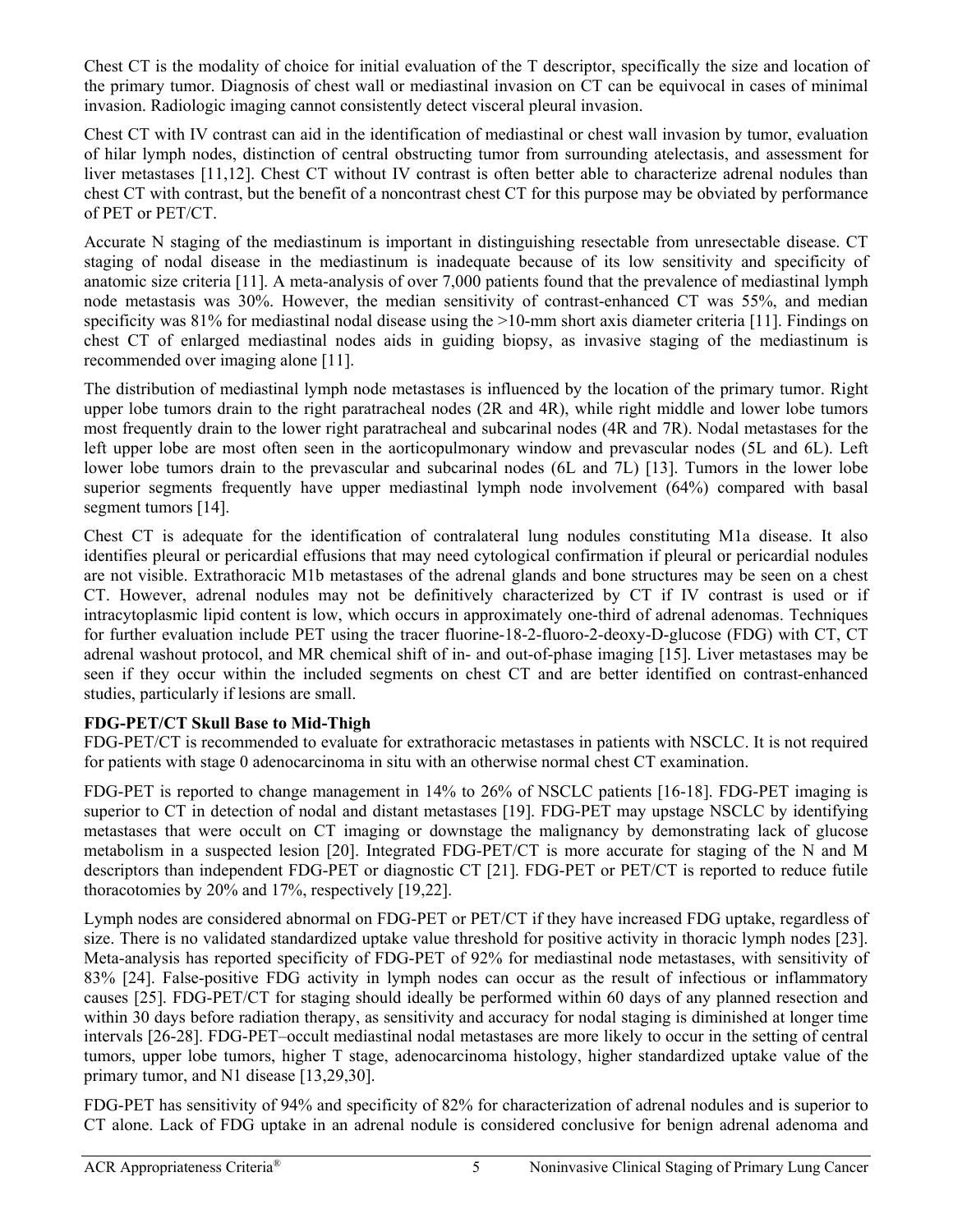obviates further workup [\[31\]](#page-12-4). Patients with an FDG-avid adrenal nodule as the only site of potential metastatic disease require biopsy confirmation [\[11\]](#page-11-8).

The sensitivity, specificity, accuracy, and negative predictive value of FDG-PET for bone metastases are >90%, which is superior to bone scintigraphy [\[32-35\]](#page-12-5).

Liver metastases may be present in up to 3% to 4% of asymptomatic NSCLC patients at the time of presentation [\[36\]](#page-12-6). Although there is heterogeneous physiologic FDG activity in the liver, the accuracy of FDG-PET and PET/CT for liver metastases is reported to be 92% to 100% [\[37\]](#page-12-7). When findings are discordant or indeterminate, MRI and/or biopsy are appropriate strategies to evaluate liver lesions.

FDG-PET cannot be used for tumor measurement purposes, but integrated PET/CT allows anatomic measurement on the CT portion of the examination for the T descriptor.

## **CT Abdomen and Pelvis**

CT abdomen and pelvis with oral and IV contrast may be used as an alternate imaging modality to evaluate for extrathoracic metastasis in lung cancer patients being considered for curative therapy if FDG-PET or PET/CT is not performed [\[11\]](#page-11-8). Acquisitions of arterial and portal venous phase sequences are advised.

CT abdomen and pelvis with oral and IV contrast is recommended in NSCLC patients with abnormal clinical evaluation, including signs or symptoms referable to the abdomen and pelvis and no suspicious extrathoracic findings on chest CT [\[11\]](#page-11-8).

All NSCLC with locally advanced stage III or stage IV disease should undergo extrathoracic imaging with either CT abdomen and pelvis or FDG-PET or PET/CT because of the likelihood of occult extrathoracic metastatic disease in up to 37% of cases [\[11\]](#page-11-8).

#### **Bone Scan Whole Body**

Technetium-99m (Tc-99m) bone scintigraphy may be used as an alternate imaging modality to evaluate for bone metastasis in NSCLC patients if FDG-PET or PET/CT is not performed or is equivocal for osseous findings.

Bone scintigraphy was historically used to detect osseous metastatic disease in lung cancer patients. A recent meta-analysis found it has a pooled sensitivity of 91.8%; however, the pooled specificity for bone metastases from lung cancer on bone scintigraphy was 68.8%, which is primarily due to confounders such as degenerative disease, inflammation, and prior trauma [\[38\]](#page-12-8). FDG-PET and PET/CT have significantly higher sensitivity, specificity, accuracy, and negative predictive value than bone scan [\[34,](#page-12-9)[35\]](#page-12-10).

## **MRI Brain**

MRI brain without and with IV contrast is recommended in any patient with clinical stage II, III, or IV NSCLC, even in the absence of neurologic symptoms [\[39\]](#page-12-11). MRI brain without and with IV contrast is optional in patients with clinical stage IB NSCLC without neurologic symptoms [\[39\]](#page-12-11). MRI brain without and with IV contrast is recommended in all NSCLC patients with neurologic symptoms, regardless of stage.

MRI brain is the preferred imaging modality for evaluation of intracranial metastases, as it is more sensitive for small brain lesions than CT [\[11](#page-11-8)[,40\]](#page-12-12). In a meta-analysis of NSCLC patients without neurologic symptoms, the median prevalence of brain lesions was 3% [\[11\]](#page-11-8). However, a small study found that 22% of asymptomatic patients with tumor size >3 cm had brain metastases [\[41\]](#page-12-13). Any NSCLC patient with neurologic symptoms should be screened for intracranial metastasis [\[11\]](#page-11-8). Brain metastases have been associated with adenocarcinoma NSCLC and N2 disease [\[11,](#page-11-8)[42\]](#page-12-14).

## **CT Head**

CT head with IV contrast can be used as an alternate imaging modality in stage III or IV NSCLC patients and NSCLC patients with neurologic symptoms if MRI head is not obtained. Dual-phase imaging may be useful in this clinical setting.

CT scanning of the brain is an appropriate method of evaluating for brain metastases in patients with NSCLC [\[11\]](#page-11-8). Although MRI has greater sensitivity than CT, the identification of more and smaller brain lesions on MRI compared with CT has not been associated with better survival or the identification of more patients with brain lesions [\[43](#page-12-15)[,44\]](#page-12-16).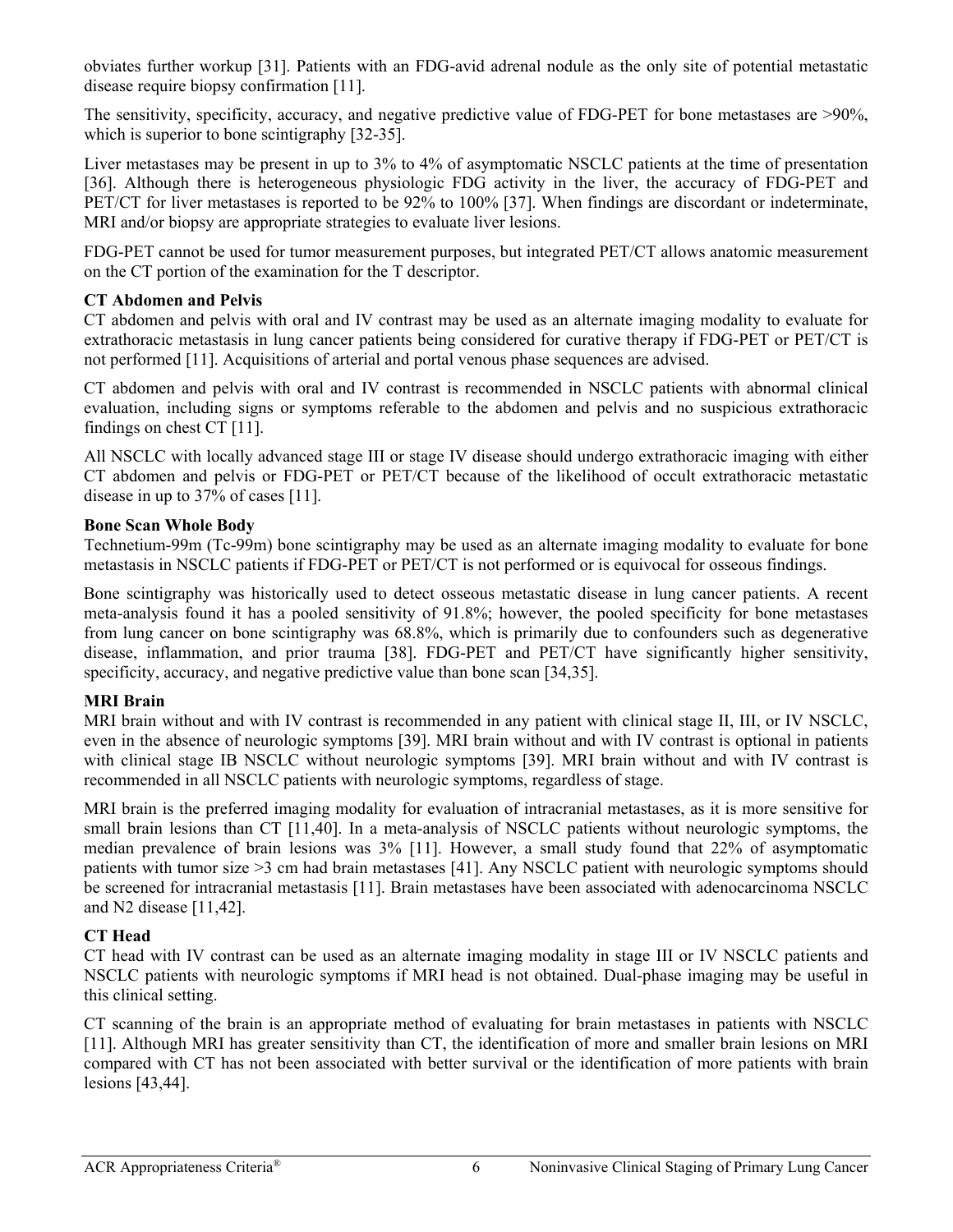## **MRI Chest**

MRI chest without and with IV contrast may be indicated in specific clinical circumstances in NSCLC patients with equivocal findings on CT chest. Focused MRI of the chest may be useful in assessment of chest wall or spinal invasion and tumor involvement of mediastinal structures, including the heart, great vessels, and pericardium. MRI assessment of superior sulcus tumors for brachial plexus involvement is standard of care [\[45\]](#page-12-17). MRI is superior to CT for detecting involvement of the neural foramina and spinal canal. Dynamic cine MRI with free breathing can determine lack of invasion if there is respiration-coordinated sliding between the tumor and mediastinum or chest wall, and it can also evaluate for phrenic nerve involvement by lymphadenopathy or the primary tumor.

Conversely, restriction of tumor motion is not conclusive since inflammation or adhesion may also affect mobility [\[46,](#page-12-18)[47\]](#page-13-0). MRI is also capable of distinguishing an obstructing tumor from postobstructive atelectasis. Diffusionweighted imaging (DWI) has been shown to be equal to PET/CT in differentiation of tumor and atelectasis. In the same study, T2-weighted imaging was accurate in 76% of cases [\[48\]](#page-13-1).

#### **MRI Abdomen**

MRI abdomen with chemical shift sequencing may be used to characterize adrenal nodules when findings on CT chest or CT abdomen are equivocal and FDG-PET or PET/CT is not performed. Indeterminate adrenal nodules may be characterized by chemical shift of in- and out-of-phase MRI to assess for the presence of small intracytoplasmic lipid volume in lipid-poor adenomas. Use of MRI for this purpose is declining because of the high sensitivity and accuracy of PET/CT in identifying adrenal metastases from lung cancer [\[31\]](#page-12-4).

MRI abdomen with IV contrast may be used to identify small metastatic lesions in the liver when findings are equivocal on CT chest, CT abdomen, FDG-PET, or PET/CT. MRI abdomen with IV contrast has a higher sensitivity than CT, FDG-PET, or PET/CT for detection and characterization of small liver lesions and may be used for more definitive characterization [\[49\]](#page-13-2).

#### **Radiography Chest**

Chest radiography is not sufficient for staging of NSCLC.

## **Variant 2: Noninvasive initial clinical staging of small-cell lung carcinoma.**

SCLC is an aggressive form of primary pulmonary neuroendocrine tumor with short doubling time and tendency toward early metastasis [\[50\]](#page-13-3). The eighth edition of the TNM staging criteria of the American Joint Committee on Cancer applies to patients with SCLC. The TNM staging criteria is recommended to be used in conjunction with the modified Veterans Administration Lung Study Group (VALSG) classification system distinguishing limited stage (LS) from extensive stage (ES) SCLC because of the ongoing use of the VALSG 2-stage classification system in general clinical practice and clinical trials [\[51-53\]](#page-13-4). The 5-year overall survival for LS-SCLC is 20% to 25%, while 5-year survival for ES-SCLC approaches zero [\[51\]](#page-13-4).

The eighth edition of the TNM criteria of the American Joint Committee on Cancer was developed under the auspices of the International Association for the Study of Lung Cancer and informed by database analysis of nearly 95,000 patients primarily from Europe and Asia [\[4\]](#page-11-1). Clinical noninvasive staging by radiologic imaging is the first step in determining the appropriate management for patients with SCLC.

## *T Descriptor*

The T descriptor is based on size and location of the primary tumor, the presence or absence of atelectasis or postobstructive pneumonitis, and the degree of invasion into adjacent structures exhibited by the primary tumor [\[5,](#page-11-2)[6\]](#page-11-3).

- T0 describes no evidence of a primary lung tumor [\[5\]](#page-11-2).
- T1 comprises tumors up to 3 cm in greatest dimension, subdivided into 3 categories: (1) T1a are tumors  $\leq$ 1 cm; (2) T1b tumors are  $>1$  cm to 2 cm; and (3) T1c are tumors  $>2$  cm to 3 cm [\[5\]](#page-11-2).
- T2 tumors are 3 to 5 cm, with T2a categorized as tumors >3 cm to 4 cm, while T2b tumors are >4 cm to 5 cm. T2 tumors may be with or without visceral pleural invasion. Other features that pertain to T2 include atelectasis or obstructive pneumonitis extending to the hilum and endobronchial tumors involving a main bronchus any distance from the carina but without carinal involvement [\[5\]](#page-11-2).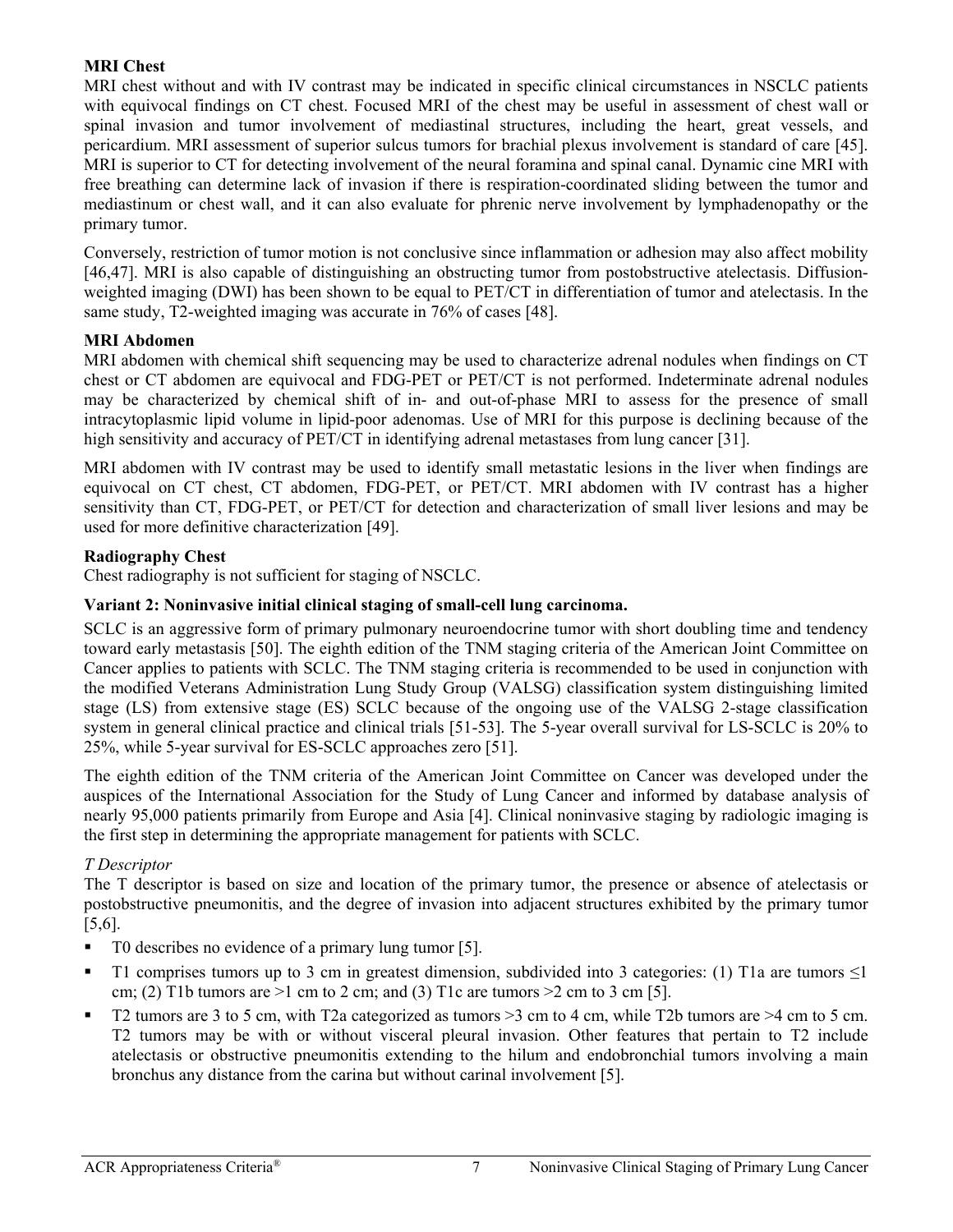- $\blacksquare$  T3 tumors are  $>5$  cm to 7 cm in size. In addition, ipsilateral satellite nodule in the same lobe as the primary tumor is considered T3 disease. Invasion of the chest wall, phrenic nerve, parietal pleura, or pericardium are also T3 [\[5\]](#page-11-2).
- $\blacksquare$  T4 tumors are those  $\gt$ 7 cm or those which invade the carina, diaphragm, vertebral bod(ies), or mediastinal structures including heart, trachea, esophagus, and recurrent laryngeal nerve. Ipsilateral satellite nodules in a different lobe from the primary tumor signify T4 lesions [\[5\]](#page-11-2).

# *N Descriptor*

In the eighth edition, the N stage is based on location of metastatic nodes. Increasing number of involved nodal stations negatively affects prognosis [\[5\]](#page-11-2). A lymph node size threshold of >10 mm in axial short axis diameter is considered abnormal. The prevalence of metastatic lung cancer in thoracic lymph nodes is 30% for nodes that are 10 to 15 mm in short axis diameter and 67% for nodes >15 mm [\[7\]](#page-11-4).

- Nx indicates that lymph nodes cannot be assessed [\[5\]](#page-11-2).
- No is consistent with lack of regional node involvement [\[5\]](#page-11-2).
- N1 includes ipsilateral peribronchial, hilar, or intrapulmonary lymph node(s) [\[5\]](#page-11-2).
- N2 describes ipsilateral mediastinal or subcarinal lymph node(s) [\[5\]](#page-11-2).
- N3 includes contralateral mediastinal or hilar lymph node(s) and any supraclavicular or scalene node on either side [\[5\]](#page-11-2).

## *M Descriptor*

The presence of metastatic lung cancer lesions constitutes stage IV disease. Many patients with SCLC present with metastatic disease [\[9\]](#page-11-6), and the treatment of stage IV cancers depends on the location and number of lesions.

M0 disease is consistent with no distant metastases [\[5\]](#page-11-2).

The M1 classification is subdivided into three categories:

- M1a includes satellite nodule(s) in the contralateral lung and cytology proven malignant pleural or pericardial effusion [\[5\]](#page-11-2).
- M1b indicates a single extrathoracic metastasis. This category also includes metastasis in a single nonregional lymph node, considered nodes not in the N descriptor, such as axillary, internal mammary, or abdominal lymph node(s)  $[5,6]$  $[5,6]$ .
- M1c indicates multiple extrathoracic metastases in one or more organs [\[5\]](#page-11-2).

## *Modified VALSG Staging*

Under the modified VALSG staging classification, SCLC is considered LS disease when it is confined to a single hemithorax (although local extension may be present); the primary tumor and regional nodes can be addressed by a single radiation port; and ipsilateral supraclavicular nodes can be included in the same radiation field as the primary tumor. Contralateral mediastinal lymph nodes and ipsilateral pleural effusion are also considered LS-SCLC [\[51](#page-13-4)[,52\]](#page-13-5).

ES-SCLC includes disease that is not confined to a single radiation port, malignant pericardial effusion, contralateral pleural effusion, and distant hematogenous metastases [\[51,](#page-13-4)[52\]](#page-13-5).

The classification of contralateral supraclavicular or hilar lymph nodes is controversial. These nodes should be assessed on a case-by-case basis as to whether they may be feasibly included within a single radiation port [\[51,](#page-13-4)[52\]](#page-13-5).

In the combined TNM/VALSG approach for staging of SCLC, T1and T2 lesions and M1a ipsilateral pleural disease correspond with LS-SCLC. T3 and T4 lesions are conditional and may be LS or ES depending on the feasibility of inclusion within a single radiation port. Other M descriptors, including M1a contralateral pleural effusion, M1a pericardial effusion, M1b, and M1c comprise ES-SCLC [\[54\]](#page-13-6).

#### **CT Chest**

For patients with known or suspected SCLC, chest CT with IV contrast is recommended. If concurrent CT abdomen is not obtained, the adrenal glands should be covered. Chest CT without IV contrast may also be used.

Chest CT is the modality of choice for initial evaluation of the SCLC. A large percentage of SCLCs arise from the central lobar or main bronchi. Consequently, the most common appearance of SCLC on imaging studies is a centrally located lung mass or mediastinal mass with hilar involvement [\[50\]](#page-13-3). In two-thirds of patients, tumor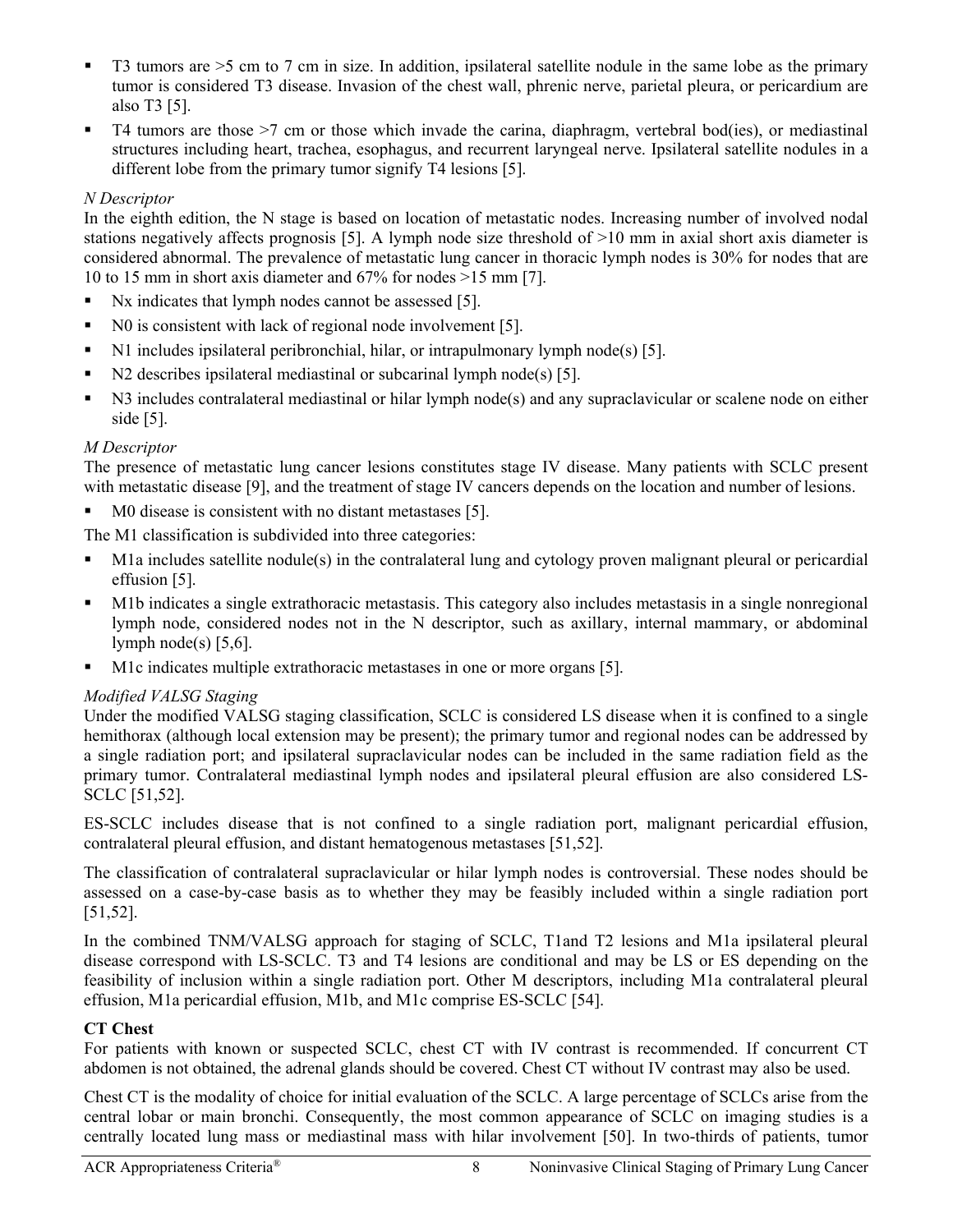tissue encases mediastinal structures, including vessels, airways, and the esophagus [\[50\]](#page-13-3). Diagnosis of chest wall invasion on CT can be equivocal in cases of minimal invasion. Radiologic imaging cannot dependably detect visceral pleural invasion.

Chest CT with IV contrast can aid in the identification of chest wall invasion by tumor, assessment of extent of mediastinal invasion, evaluation of additional mediastinal and hilar lymph nodes, distinction of central obstructing tumor from surrounding atelectasis, and assessment for liver metastases [\[50](#page-13-3)[,51\]](#page-13-4). Unenhanced CT may be better able to characterize adrenal nodules.

# **CT Abdomen and Pelvis**

CT abdomen and pelvis with oral and IV contrast is recommended in conjunction with CT chest to evaluate for extrathoracic metastasis in SCLC patients. Acquisition of arterial and portal venous phase sequences is advised. CT abdomen without IV contrast may also be obtained. Dual-phase imaging may be useful in this clinical setting.

Up to 60% of SCLC patients have metastases to the abdominal organs at presentation. The liver and adrenal gland are the most frequent site of hematogenous metastasis [\[55\]](#page-13-7). Traditionally, CT abdomen with IV contrast has been used to evaluate for extrathoracic metastases and distinguish between LS-SCLC and ES-SCLC. FDG-PET or PET/CT is increasingly used for this purpose and usually obviates the need for a separate CT abdomen and pelvis examination.

# **FDG-PET/CT Skull Base to Mid-Thigh**

FDG-PET or PET/CT is recommended in patients with clinical stage I or II LS-SCLC being considered for treatment with curative intent. FDG-PET or PET/CT for further staging is optional if ES-SCLC is established.

FDG-PET has been shown on average to upstage the disease in up to 18% of patients with clinical LS-SCLC by conventional imaging. A meta-analysis of 7 prospective and retrospective trials found changes in management based on PET findings in 24% to 47% of SCLC patients [\[52](#page-13-5)[,56,](#page-13-8)[57\]](#page-13-9). A FDG-PET scan has superior sensitivity and specificity compared with CT in identification of metastatic disease other than brain metastases in SCLC patients [\[58-60\]](#page-13-10).

Up to 60% of SCLC patients have metastases to the abdominal organs. The liver and adrenal gland are the most frequent site of hematogenous metastasis [\[55\]](#page-13-7). Although there is heterogeneous physiologic FDG activity in the liver, the accuracy of FDG-PET and PET/CT for liver metastases is reported at 92% to 100% [\[37\]](#page-12-7). When findings are discordant or indeterminate, MRI or biopsy are appropriate strategies to evaluate liver lesions. FDG-PET has sensitivity of 94% and specificity of 82% for characterization of adrenal nodules and is superior to CT alone. Lack of FDG uptake in an adrenal nodule is considered conclusive for benign adrenal adenoma and obviates further workup [\[31\]](#page-12-4). Patients with an FDG-avid adrenal nodule as the only site of potential metastatic disease require biopsy confirmation [\[51\]](#page-13-4).

The sensitivity, specificity, accuracy, and negative predictive value of FDG-PET for bone metastases is greater than 90% and is superior to bone scintigraphy [\[33,](#page-12-19)[34\]](#page-12-9).

# **MRI Brain**

MRI brain with IV contrast is recommended in all SCLC patients. MRI brain identifies metastatic lesions in 10% to 15% of newly diagnosed SCLC patients without neurologic symptoms. Up to 12% of patients with otherwise LS-SCLC have intracranial metastases on MRI [\[61\]](#page-13-11). MRI is more sensitive than CT for detection of intracranial metastases. MRI brain without IV contrast may be performed.

## **CT Head**

CT head with IV contrast can be used as an alternate imaging modality in SCLC patients if brain MRI is not performed. Although MRI has greater sensitivity for small brain metastases, CT scanning of the brain is an appropriate method of evaluating for brain metastases in patients with SCLC [\[51\]](#page-13-4).

## **Bone Scan Whole Body**

Tc-99m bone scintigraphy may be used as an alternate imaging modality to evaluate for extrathoracic bone metastasis in SCLC patients if FDG-PET or PET/CT is not performed. Bone metastases are present at the time of diagnosis in up to 37% of SCLCs and are a poor prognostic factor [\[62,](#page-13-12)[63\]](#page-13-13). Historically, bone scintigraphy was indicated for the workup of all SCLC patients, but FDG-PET and PET/CT have largely replaced it [\[51\]](#page-13-4).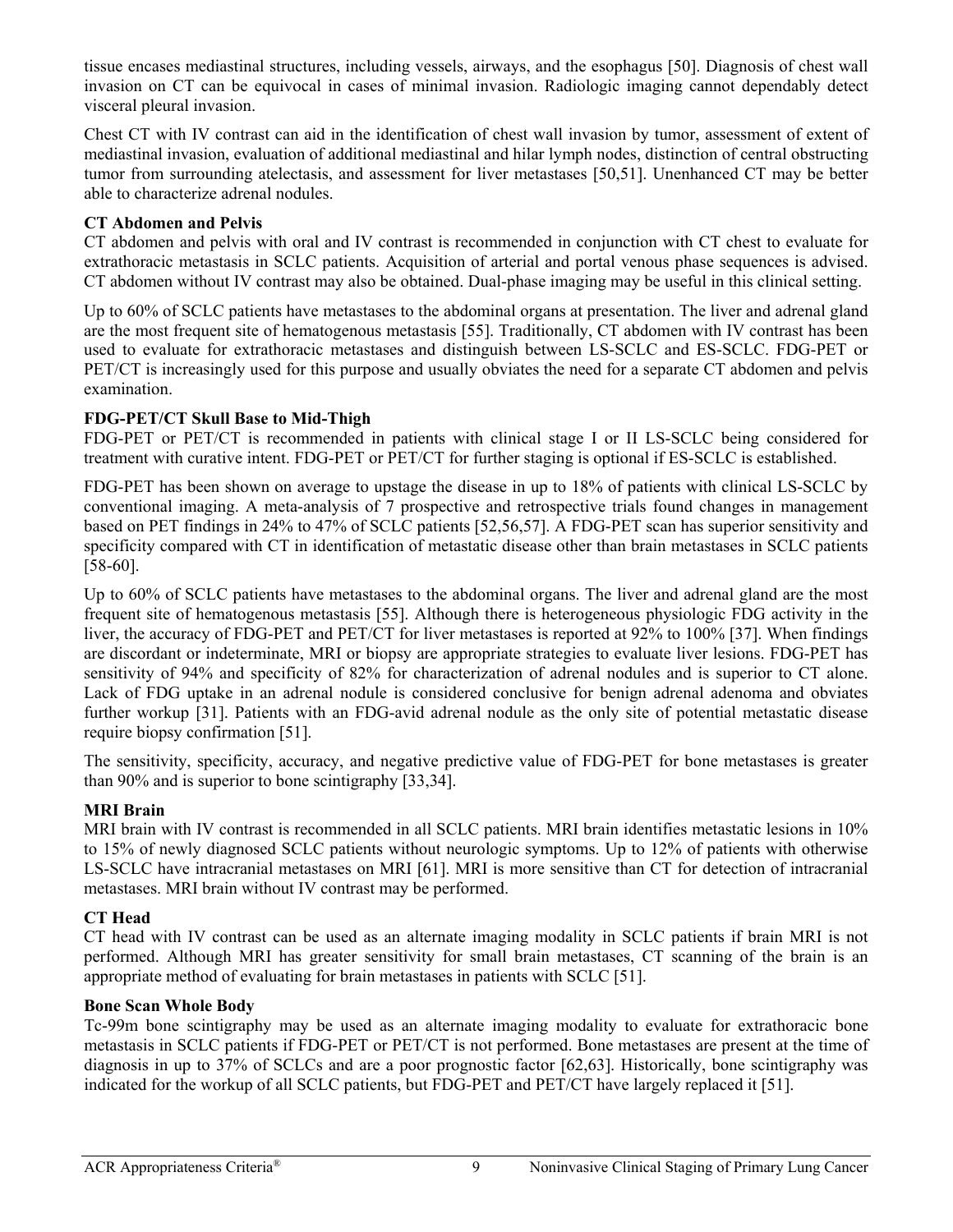#### **MRI Chest**

MRI chest without and with IV contrast may be indicated in specific clinical circumstances in SCLC patients with equivocal findings on CT chest. Focused MRI of the chest may be useful in assessment of chest wall or spinal invasion and tumor involvement of mediastinal structures including the heart, great vessels, or pericardium. SCLC of the superior sulcus is less common than NSCLC [\[64\]](#page-13-14) but requires MRI evaluation for locoregional disease affecting the brachial plexus [\[45\]](#page-12-17). MRI is superior to CT for detecting involvement of the neural foramina and spinal canal. Dynamic cine MRI with free breathing can determine lack of invasion if there is respirationcoordinated sliding between the tumor and mediastinum or chest wall. Conversely, restriction of tumor motion is not conclusive since inflammation or adhesion may also affect mobility [\[46](#page-12-18)[,47\]](#page-13-0). MRI is also capable of distinguishing an obstructing tumor from postobstructive atelectasis. DWI has been shown to be equal to PET/CT in differentiation of tumor and atelectasis. In the same study, T2-weighted imaging was accurate in 76% of cases [\[48\]](#page-13-1).

#### **MRI Abdomen**

MRI abdomen with chemical shift sequencing may be used to characterize adrenal nodules when findings are equivocal on CT chest or CT abdomen and FDG-PET or PET/CT is not performed. MRI abdomen with IV contrast may be used to identify small metastatic lesions in the liver when findings are equivocal on CT chest or CT abdomen or FDG-PET or PET/CT.

Indeterminate adrenal nodules may be characterized by chemical shift of in- and out-of-phase MRI to assess for the presence of small intracytoplasmic lipid volume in lipid-poor adenomas. Use of MRI for this purpose is declining because of the high sensitivity and accuracy of PET/CT in identifying adrenal metastases from lung cancer [\[31\]](#page-12-4).

MRI abdomen with IV contrast has a higher sensitivity than CT, FDG-PET, or PET/CT for detection and characterization of small liver lesions and may be used for more definitive characterization [\[49\]](#page-13-2).

#### **Radiography Chest**

Chest radiography is not sufficient for staging of SCLC.

#### **Summary of Recommendations**

- **Variant 1:** CT chest with IV contrast or CT chest without IV contrast is usually appropriate for the noninvasive initial clinical staging of NSCLC. These procedures are equivalent alternatives. FDG-PET/CT is usually appropriate to evaluate for extrathoracic metastases in patients with NSCLC. FDG-PET/CT is not required for patients with stage 0 adenocarcinoma in situ with an otherwise normal chest CT examination. MRI head without and with IV contrast is usually appropriate in any patient with clinical stage II, III, or IV NSCLC, even in the absence of neurologic symptoms. MRI head without and with IV contrast is optional in patients with clinical stage IB NSCLC without neurologic symptoms. MRI head without and with IV contrast is recommended in all NSCLC patients exhibiting neurologic symptoms, regardless of stage.
- **Variant 2:** CT chest with IV contrast and MRI head without and with IV contrast even in the absence of neurological symptoms are usually appropriate for the noninvasive initial clinical staging of SCLC. FDG-PET/CT skull base to mid-thigh or CT abdomen and pelvis with IV contrast is usually appropriate; however, FDG-PET/CT is more sensitive for lymph node and adrenal metastases, and it is superior to CT for bone marrow metastases.

#### **Supporting Documents**

The evidence table, literature search, and appendix for this topic are available at [https://acsearch.acr.org/list.](https://acsearch.acr.org/list) The appendix includes the strength of evidence assessment and the final rating round tabulations for each recommendation.

For additional information on the Appropriateness Criteria methodology and other supporting documents go to [www.acr.org/ac.](https://www.acr.org/Clinical-Resources/ACR-Appropriateness-Criteria)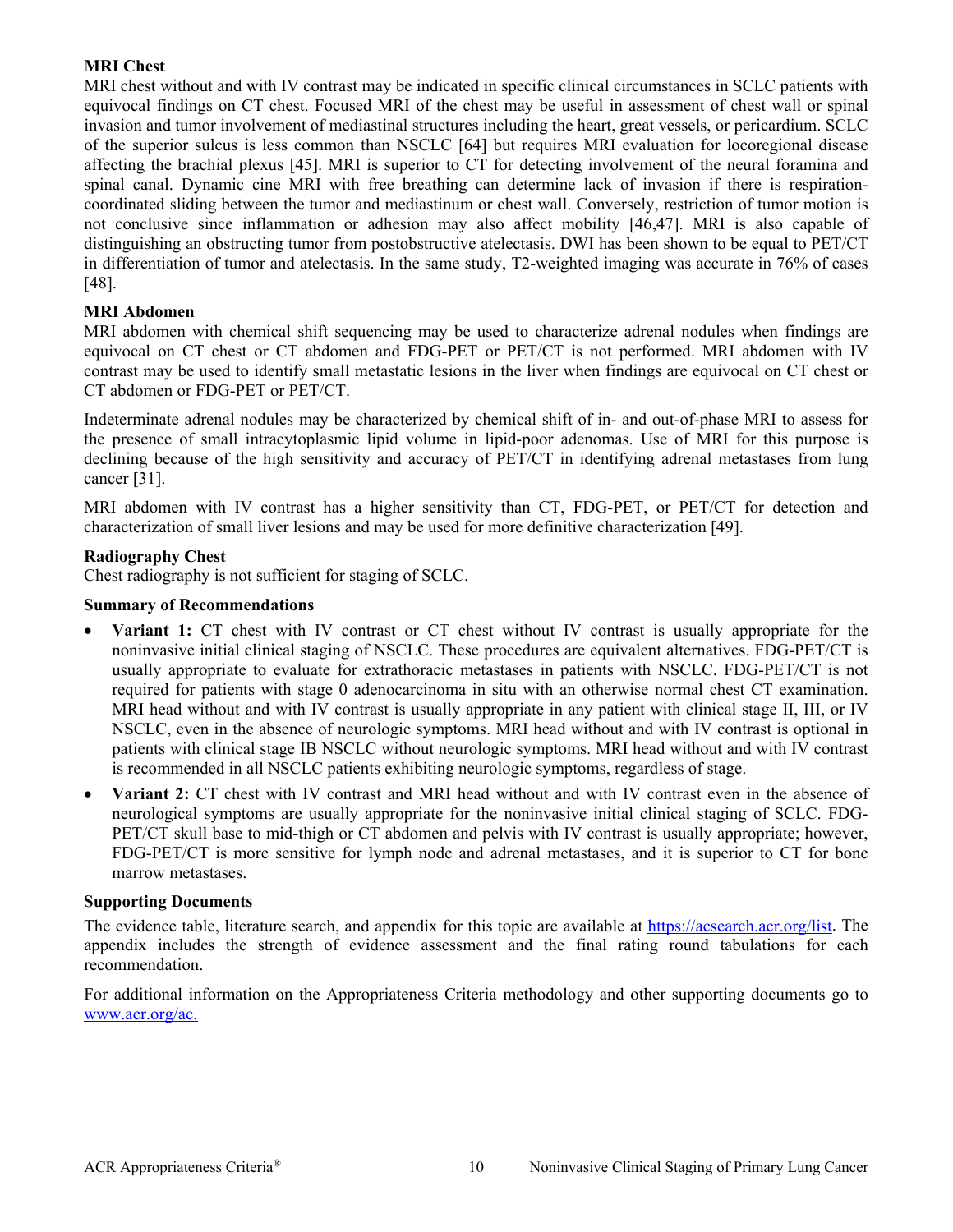#### **Appropriateness Category Names and Definitions**

| <b>Appropriateness Category Name</b> | <b>Appropriateness</b><br>Rating | <b>Appropriateness Category Definition</b>                                                                                                                                                                                                                  |
|--------------------------------------|----------------------------------|-------------------------------------------------------------------------------------------------------------------------------------------------------------------------------------------------------------------------------------------------------------|
| <b>Usually Appropriate</b>           | 7, 8, or 9                       | The imaging procedure or treatment is indicated in<br>the specified clinical scenarios at a favorable risk-<br>benefit ratio for patients.                                                                                                                  |
| May Be Appropriate                   | 4, 5, or 6                       | The imaging procedure or treatment may<br>be<br>indicated in the specified clinical scenarios as an<br>alternative to imaging procedures or treatments with<br>a more favorable risk-benefit ratio, or the risk-benefit<br>ratio for patients is equivocal. |
| May Be Appropriate<br>(Disagreement) | 5                                | The individual ratings are too dispersed from the<br>panel median. The different label provides<br>transparency regarding the panel's recommendation.<br>"May be appropriate" is the rating category and a<br>rating of 5 is assigned.                      |
| <b>Usually Not Appropriate</b>       | $1, 2,$ or 3                     | The imaging procedure or treatment is unlikely to be<br>indicated in the specified clinical scenarios, or the<br>risk-benefit ratio for patients is likely to be<br>unfavorable.                                                                            |

# **Relative Radiation Level Information**

Potential adverse health effects associated with radiation exposure are an important factor to consider when selecting the appropriate imaging procedure. Because there is a wide range of radiation exposures associated with different diagnostic procedures, a relative radiation level (RRL) indication has been included for each imaging examination. The RRLs are based on effective dose, which is a radiation dose quantity that is used to estimate population total radiation risk associated with an imaging procedure. Patients in the pediatric age group are at inherently higher risk from exposure, because of both organ sensitivity and longer life expectancy (relevant to the long latency that appears to accompany radiation exposure). For these reasons, the RRL dose estimate ranges for pediatric examinations are lower as compared with those specified for adults (see Table below). Additional information regarding radiation dose assessment for imaging examinations can be found in the ACR Appropriateness Criteria® [Radiation Dose Assessment Introduction](https://www.acr.org/-/media/ACR/Files/Appropriateness-Criteria/RadiationDoseAssessmentIntro.pdf) document [\[65\]](#page-13-15).

| <b>Relative Radiation Level Designations</b>                            |                                               |                                                   |  |  |
|-------------------------------------------------------------------------|-----------------------------------------------|---------------------------------------------------|--|--|
| <b>Relative Radiation Level*</b>                                        | <b>Adult Effective Dose Estimate</b><br>Range | <b>Pediatric Effective Dose Estimate</b><br>Range |  |  |
| O                                                                       | $0$ mS $v$                                    | $0$ mS $v$                                        |  |  |
| $\odot$                                                                 | $< 0.1$ mSv                                   | $< 0.03$ mSv                                      |  |  |
| $\odot\odot$                                                            | $0.1-1$ mSv                                   | $0.03 - 0.3$ mSv                                  |  |  |
| $\odot \odot \odot$                                                     | $1-10$ mSv                                    | $0.3-3$ mS <sub>v</sub>                           |  |  |
| $\odot\odot\odot$                                                       | $10-30$ mSv                                   | $3-10$ mS <sub>v</sub>                            |  |  |
| 00000<br>$\sim$ $\sim$<br>$\frac{1}{2}$ . The contract of $\frac{1}{2}$ | $30-100$ mS <sub>v</sub>                      | $10-30$ mSv                                       |  |  |

\*RRL assignments for some of the examinations cannot be made, because the actual patient doses in these procedures vary as a function of a number of factors (eg, region of the body exposed to ionizing radiation, the imaging guidance that is used). The RRLs for these examinations are designated as "Varies."

## **References**

- <span id="page-10-0"></span>1. Siegel RL, Miller KD, Jemal A. Cancer statistics, 2018. CA Cancer J Clin 2018;68:7-30.
- <span id="page-10-1"></span>2. Leidl R, Wacker M, Schwarzkopf L. Better understanding of the health care costs of lung cancer and the implications. Expert Rev Respir Med 2016:1-3.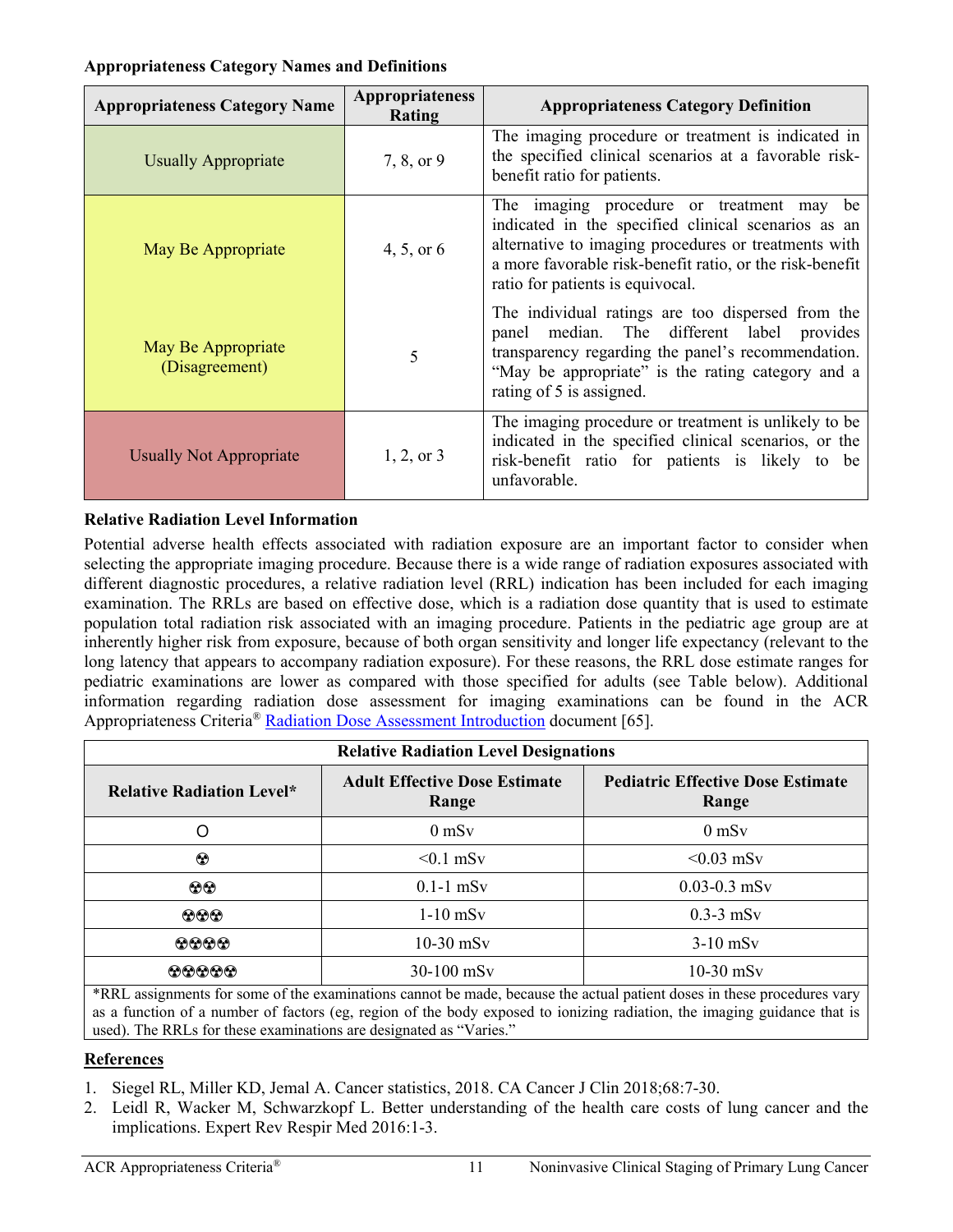- <span id="page-11-0"></span>3. Rami-Porta R, Ball D, Crowley J, et al. The IASLC Lung Cancer Staging Project: proposals for the revision of the T descriptors in the forthcoming (seventh) edition of the TNM classification for lung cancer. J Thorac Oncol 2007;2:593-602.
- <span id="page-11-1"></span>4. Chansky K, Detterbeck FC, Nicholson AG, et al. The IASLC Lung Cancer Staging Project: External Validation of the Revision of the TNM Stage Groupings in the Eighth Edition of the TNM Classification of Lung Cancer. J Thorac Oncol 2017;12:1109-21.
- <span id="page-11-2"></span>5. Detterbeck FC, Boffa DJ, Kim AW, Tanoue LT. The Eighth Edition Lung Cancer Stage Classification. Chest 2017;151:193-203.
- <span id="page-11-3"></span>6. Goldstraw P, Chansky K, Crowley J, et al. The IASLC Lung Cancer Staging Project: Proposals for Revision of the TNM Stage Groupings in the Forthcoming (Eighth) Edition of the TNM Classification for Lung Cancer. J Thorac Oncol 2016;11:39-51.
- <span id="page-11-4"></span>7. de Langen AJ, Raijmakers P, Riphagen I, Paul MA, Hoekstra OS. The size of mediastinal lymph nodes and its relation with metastatic involvement: a meta-analysis. Eur J Cardiothorac Surg 2006;29:26-9.
- <span id="page-11-5"></span>8. Satoh H, Ishikawa H, Kagohashi K, Kurishima K, Sekizawa K. Axillary lymph node metastasis in lung cancer. Med Oncol 2009;26:147-50.
- <span id="page-11-6"></span>9. Reck M, Heigener DF, Mok T, Soria JC, Rabe KF. Management of non-small-cell lung cancer: recent developments. Lancet 2013;382:709-19.
- <span id="page-11-7"></span>10. Travis WD, Asamura H, Bankier AA, et al. The IASLC Lung Cancer Staging Project: Proposals for Coding T Categories for Subsolid Nodules and Assessment of Tumor Size in Part-Solid Tumors in the Forthcoming Eighth Edition of the TNM Classification of Lung Cancer. J Thorac Oncol 2016;11:1204-23.
- <span id="page-11-8"></span>11. Silvestri GA, Gonzalez AV, Jantz MA, et al. Methods for staging non-small cell lung cancer: Diagnosis and management of lung cancer, 3rd ed: American College of Chest Physicians evidence-based clinical practice guidelines. Chest 2013;143:e211S-e50S.
- <span id="page-11-9"></span>12. Toloza EM, Harpole L, McCrory DC. Noninvasive staging of non-small cell lung cancer: a review of the current evidence. Chest 2003;123:137S-46S.
- <span id="page-11-10"></span>13. Cerfolio RJ, Bryant AS. Distribution and likelihood of lymph node metastasis based on the lobar location of nonsmall-cell lung cancer. Ann Thorac Surg 2006;81:1969-73; discussion 73.
- <span id="page-11-11"></span>14. Watanabe S, Suzuki K, Asamura H. Superior and basal segment lung cancers in the lower lobe have different lymph node metastatic pathways and prognosis. Ann Thorac Surg 2008;85:1026-31.
- <span id="page-11-12"></span>15. Mayo-Smith WW, Song JH, Boland GL, et al. Management of Incidental Adrenal Masses: A White Paper of the ACR Incidental Findings Committee. J Am Coll Radiol 2017;14:1038-44.
- <span id="page-11-13"></span>16. MacManus MP, Hicks RJ, Matthews JP, et al. High rate of detection of unsuspected distant metastases by pet in apparent stage III non-small-cell lung cancer: implications for radical radiation therapy. Int J Radiat Oncol Biol Phys 2001;50:287-93.
- 17. Reed CE, Harpole DH, Posther KE, et al. Results of the American College of Surgeons Oncology Group Z0050 trial: the utility of positron emission tomography in staging potentially operable non-small cell lung cancer. J Thorac Cardiovasc Surg 2003;126:1943-51.
- 18. Viney RC, Boyer MJ, King MT, et al. Randomized controlled trial of the role of positron emission tomography in the management of stage I and II non-small-cell lung cancer. J Clin Oncol 2004;22:2357-62.
- <span id="page-11-14"></span>19. van Tinteren H, Hoekstra OS, Smit EF, et al. Effectiveness of positron emission tomography in the preoperative assessment of patients with suspected non-small-cell lung cancer: the PLUS multicentre randomised trial. Lancet 2002;359:1388-93.
- <span id="page-11-15"></span>20. Marom EM, McAdams HP, Erasmus JJ, et al. Staging non-small cell lung cancer with whole-body PET. Radiology 1999;212:803-9.
- <span id="page-11-16"></span>21. Antoch G, Vogt FM, Freudenberg LS, et al. Whole-body dual-modality PET/CT and whole-body MRI for tumor staging in oncology. JAMA 2003;290:3199-206.
- <span id="page-11-17"></span>22. Fischer B, Lassen U, Mortensen J, et al. Preoperative staging of lung cancer with combined PET-CT. N Engl J Med 2009;361:32-9.
- <span id="page-11-18"></span>23. Hellwig D, Groschel A, Graeter TP, et al. Diagnostic performance and prognostic impact of FDG-PET in suspected recurrence of surgically treated non-small cell lung cancer. Eur J Nucl Med Mol Imaging 2006;33:13-21.
- <span id="page-11-19"></span>24. Birim O, Kappetein AP, Stijnen T, Bogers AJ. Meta-analysis of positron emission tomographic and computed tomographic imaging in detecting mediastinal lymph node metastases in nonsmall cell lung cancer. Ann Thorac Surg 2005;79:375-82.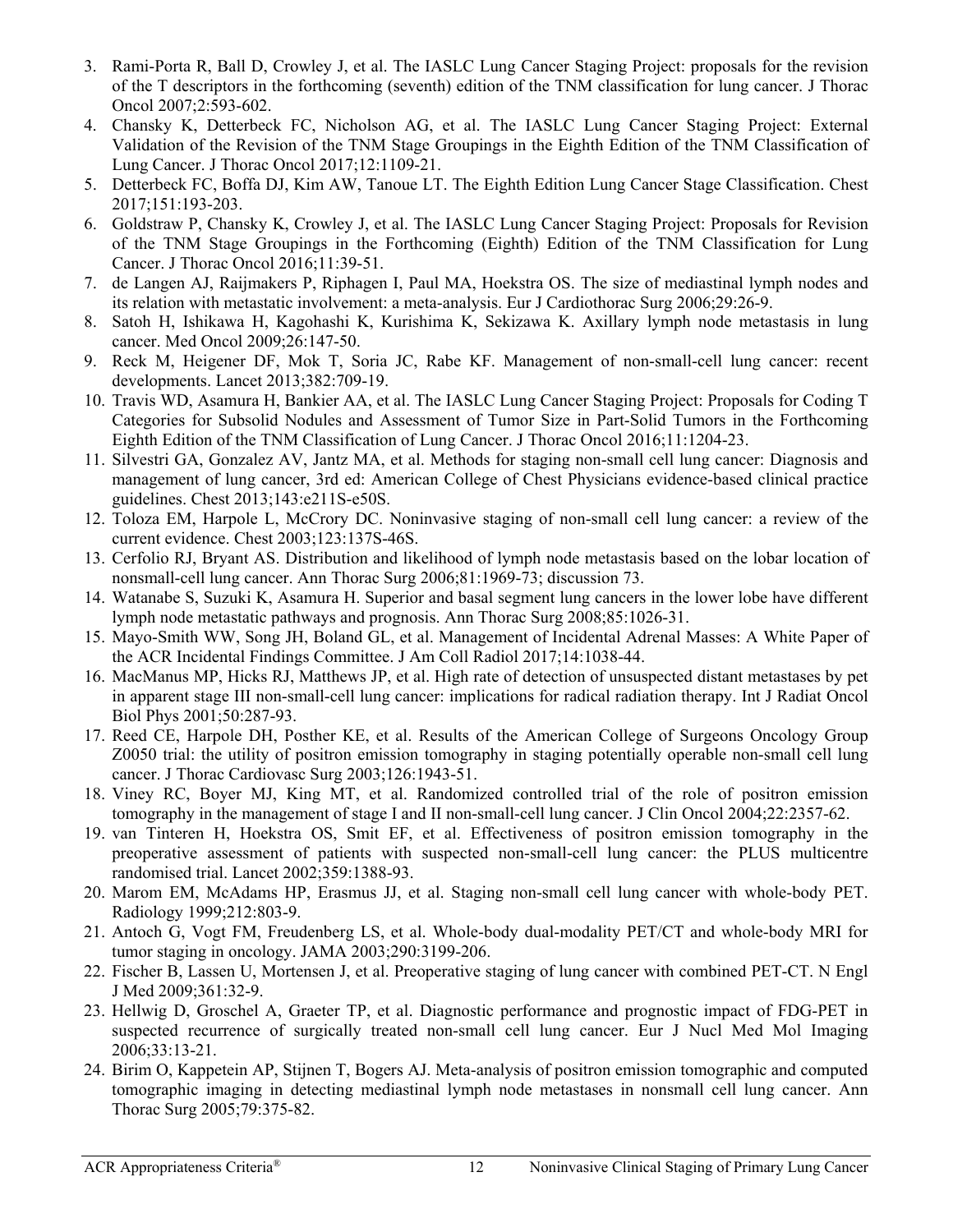- <span id="page-12-0"></span>25. Darling GE, Maziak DE, Inculet RI, et al. Positron emission tomography-computed tomography compared with invasive mediastinal staging in non-small cell lung cancer: results of mediastinal staging in the early lung positron emission tomography trial. J Thorac Oncol 2011;6:1367-72.
- <span id="page-12-1"></span>26. Booth K, Hanna GG, McGonigle N, et al. The mediastinal staging accuracy of 18F-Fluorodeoxyglycose positron emission tomography/computed tomography in non-small cell lung cancer with variable time intervals to surgery. Ulster Med J 2013;82:75-81.
- 27. Gomez DR, Liao KP, Swisher SG, et al. Time to treatment as a quality metric in lung cancer: Staging studies, time to treatment, and patient survival. Radiother Oncol 2015;115:257-63.
- 28. NCCN Clinical Practice Guidelines in Oncology. Non-Small Cell Lung Cancer. Version 3.2018. Available at: https://www.nccn.org/professionals/physician\_gls/pdf/nscl.pdf. Accessed November 30, 2018.
- <span id="page-12-2"></span>29. Hishida T, Yoshida J, Nishimura M, Nishiwaki Y, Nagai K. Problems in the current diagnostic standards of clinical N1 non-small cell lung cancer. Thorax 2008;63:526-31.
- <span id="page-12-3"></span>30. Lee PC, Port JL, Korst RJ, Liss Y, Meherally DN, Altorki NK. Risk factors for occult mediastinal metastases in clinical stage I non-small cell lung cancer. Ann Thorac Surg 2007;84:177-81.
- <span id="page-12-4"></span>31. Boland GW, Dwamena BA, Jagtiani Sangwaiya M, et al. Characterization of adrenal masses by using FDG PET: a systematic review and meta-analysis of diagnostic test performance. Radiology 2011;259:117-26.
- <span id="page-12-5"></span>32. Bury T, Barreto A, Daenen F, Barthelemy N, Ghaye B, Rigo P. Fluorine-18 deoxyglucose positron emission tomography for the detection of bone metastases in patients with non-small cell lung cancer. Eur J Nucl Med 1998;25:1244-7.
- <span id="page-12-19"></span>33. Cheran SK, Herndon JE, 2nd, Patz EF, Jr. Comparison of whole-body FDG-PET to bone scan for detection of bone metastases in patients with a new diagnosis of lung cancer. Lung Cancer 2004;44:317-25.
- <span id="page-12-9"></span>34. Qu X, Huang X, Yan W, Wu L, Dai K. A meta-analysis of (1)(8)FDG-PET-CT, (1)(8)FDG-PET, MRI and bone scintigraphy for diagnosis of bone metastases in patients with lung cancer. Eur J Radiol 2012;81:1007- 15.
- <span id="page-12-10"></span>35. Song JW, Oh YM, Shim TS, Kim WS, Ryu JS, Choi CM. Efficacy comparison between (18)F-FDG PET/CT and bone scintigraphy in detecting bony metastases of non-small-cell lung cancer. Lung Cancer 2009;65:333- 8.
- <span id="page-12-6"></span>36. Kagohashi K, Satoh H, Ishikawa H, Ohtsuka M, Sekizawa K. Liver metastasis at the time of initial diagnosis of lung cancer. Med Oncol 2003;20:25-8.
- <span id="page-12-7"></span>37. Hustinx R, Paulus P, Jacquet N, Jerusalem G, Bury T, Rigo P. Clinical evaluation of whole-body 18Ffluorodeoxyglucose positron emission tomography in the detection of liver metastases. Ann Oncol 1998;9:397-401.
- <span id="page-12-8"></span>38. Liu T, Xu JY, Xu W, Bai YR, Yan WL, Yang HL. Fluorine-18 deoxyglucose positron emission tomography, magnetic resonance imaging and bone scintigraphy for the diagnosis of bone metastases in patients with lung cancer: which one is the best?--a meta-analysis. Clin Oncol (R Coll Radiol) 2011;23:350-8.
- <span id="page-12-11"></span>39. Goldstraw P, Crowley J, Chansky K, et al. The IASLC Lung Cancer Staging Project: proposals for the revision of the TNM stage groupings in the forthcoming (seventh) edition of the TNM Classification of malignant tumours. J Thorac Oncol 2007;2:706-14.
- <span id="page-12-12"></span>40. Hochstenbag MM, Twijnstra A, Hofman P, Wouters EF, ten Velde GP. MR-imaging of the brain of neurologic asymptomatic patients with large cell or adenocarcinoma of the lung. Does it influence prognosis and treatment? Lung Cancer 2003;42:189-93.
- <span id="page-12-13"></span>41. Earnest Ft, Ryu JH, Miller GM, et al. Suspected non-small cell lung cancer: incidence of occult brain and skeletal metastases and effectiveness of imaging for detection--pilot study. Radiology 1999;211:137-45.
- <span id="page-12-14"></span>42. Mintz BJ, Tuhrim S, Alexander S, Yang WC, Shanzer S. Intracranial metastases in the initial staging of bronchogenic carcinoma. Chest 1984;86:850-3.
- <span id="page-12-15"></span>43. Davis PC, Hudgins PA, Peterman SB, Hoffman JC, Jr. Diagnosis of cerebral metastases: double-dose delayed CT vs contrast-enhanced MR imaging. AJNR Am J Neuroradiol 1991;12:293-300.
- <span id="page-12-16"></span>44. Yokoi K, Kamiya N, Matsuguma H, et al. Detection of brain metastasis in potentially operable non-small cell lung cancer: a comparison of CT and MRI. Chest 1999;115:714-9.
- <span id="page-12-17"></span>45. Bruzzi JF, Komaki R, Walsh GL, et al. Imaging of non-small cell lung cancer of the superior sulcus: part 2: initial staging and assessment of resectability and therapeutic response. Radiographics 2008;28:561-72.
- <span id="page-12-18"></span>46. Akata S, Kajiwara N, Park J, et al. Evaluation of chest wall invasion by lung cancer using respiratory dynamic MRI. J Med Imaging Radiat Oncol 2008;52:36-9.